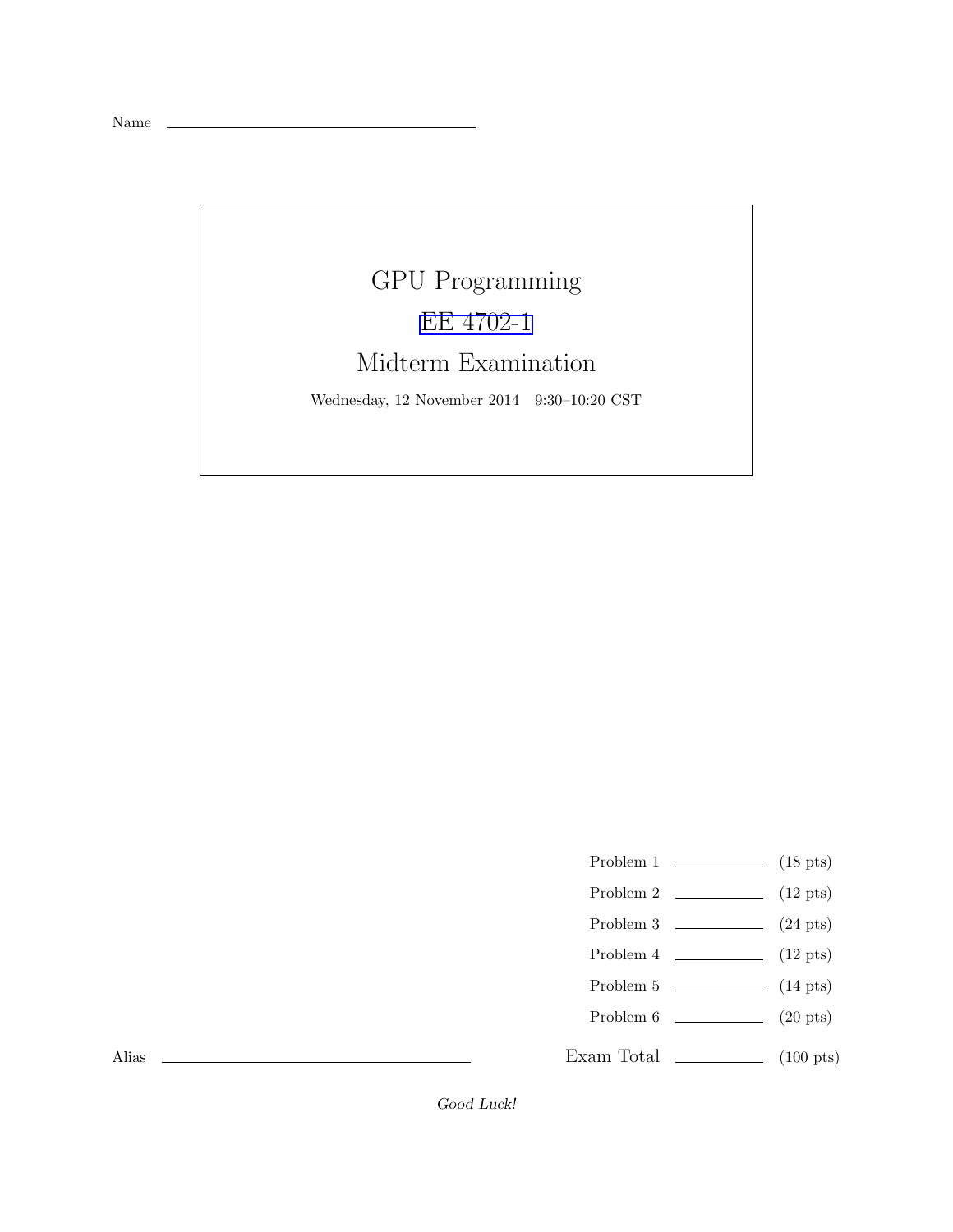Problem 1: [18 pts] Appearing below is a simplified version of the vertex shader vs\_main from Homework 4. One way to reduce the amount of computation it must perform is by pre-computing values and making them available as vs\_main inputs. For example, rather than compute radial\_idx each time, it can instead be pre-computed and stored in the w component of gl\_Vertex or it can be stored in a user-defined vertex shader input named radial\_idx.

```
void vs_main() {
  int bidx = gl\_Vertex.x; int ti = gl\_Vertex.y;
  int radial_idx = bidx * opt_segments + ti;
 float theta = (1.0/\text{opt\_segments}) * radial_idx * omega;
 vec3 pos1 = balls_pos[bidx-1].xyz; vec3 pos2 = balls_pos[bidx].xyz;
 vec3 v12 = pos2.xyz - pos1.xyz;
 vec3 p = pos1 + float(ti) / opt_segments * v12;
 vec3 va = spiral_radius * normalize(vec3(0,v12.z,-v12.y));
 vec3 vb = spiral_radius * normalize(cross(v12, va));
 vec3 radial = va * cos(theta) + vb * sin(theta);
 vec3 p_outer = p + radial; vec3 p_inner = p + 0.5 * radial;
```
Consider two candidates for new vertex shader inputs: va/vb (count these as one candidate) and theta.

(a) Estimate the amount by which each candidate would reduce the amount of computation to be performed by the vertex shader.

Computation reduction by making va/vb an input:

Computation reduction by making theta an input:

(b) One of the candidates would result in a large increase in CPU to GPU data transfer. Which one is it, and why?

Candidate causing a big increase in CPU to GPU data transfer:

Reason for big increase:

(c) In the code above there is a much better candidate for a new vertex shader input other than va/vb or theta. It would reduce computation by a significant amount and would not have a big impact on data transfer. Hint: it's not a variable, but an expression, or several expressions.

The much better candidate for an input attribute is: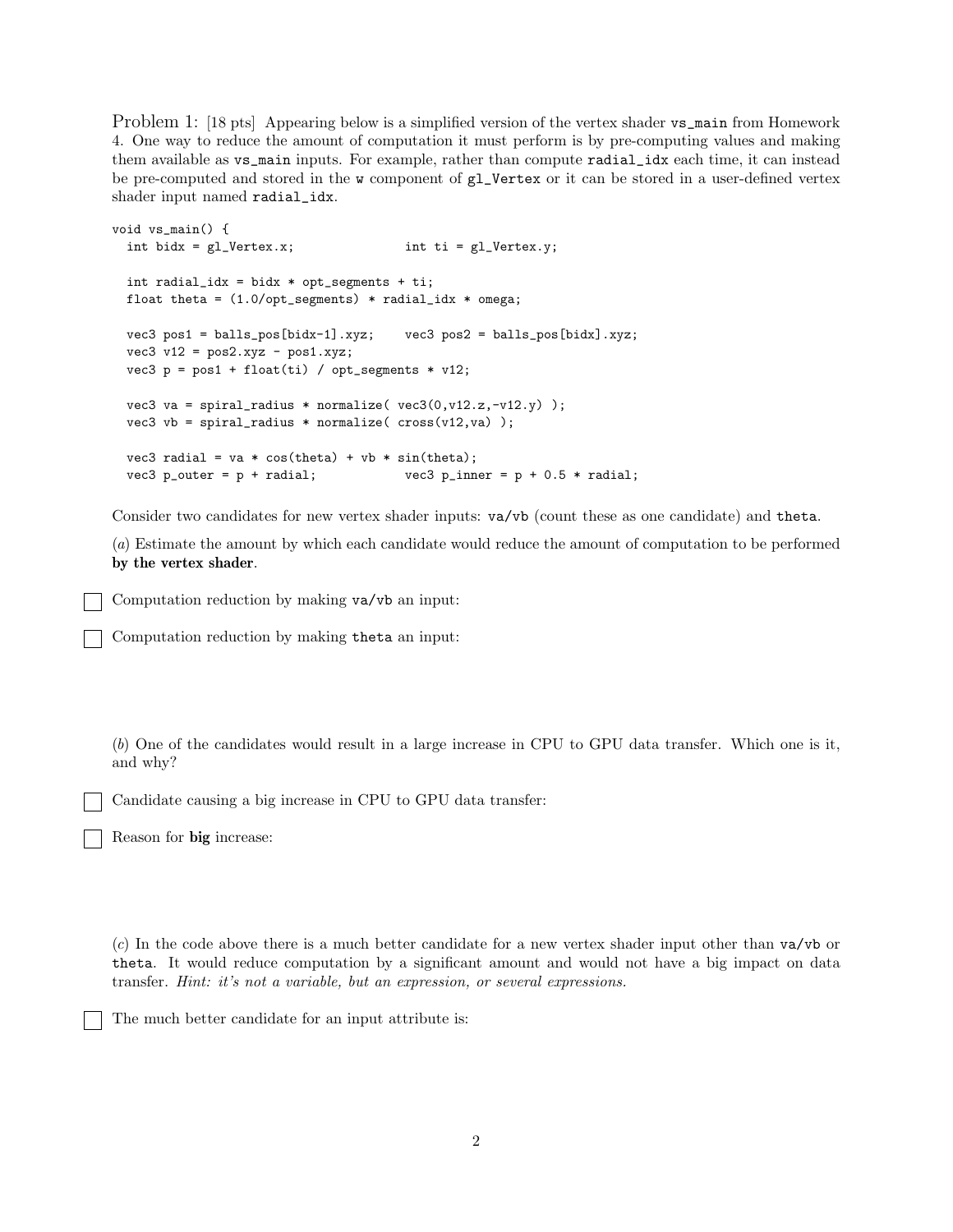Problem 2: [12 pts] Appearing below is the fragment shader from the solution to Homework 4. Recall that this shader does not render the spiral surface in places where the texture is dark, giving the appearance of holes.

(a) Modify the shader code so that the texture itself is only applied to the front side of the spiral, and so that the holes still appear on **both** sides. *Hint: Can be done with a line or two of code.* 

Modify so holes are on both sides, but texture just on front.

```
void fs_main() {
 vec4 color = is_edge ? gl_FrontMaterial.ambient :
        gl_FrontFacing ? gl_FrontMaterial.diffuse : gl_BackMaterial.diffuse;
 vec4 texel = is_edge ? vec4(1,1,1,1) : texture(tex_unit_0,gl_TexCoord[0].xy);
 bool hole = text.r + \text{text}.g + \text{text}.b < 0.05;if ( hole ) discard;
  gl_FragColor = texel * generic_lighting(vertex_e, color, normalize(normal_e));
 gl_FragDepth = gl_FragCoord.z;
}
```
(b) The fragment shader code below, based on Homework 4, is supposed to use different colors for the front, back, and edge of the spiral. The code below has an error and the commented-out line shows the correct code. How will this error change the appearance of the spiral?

With this error spiral will appear...

```
void fs main() \{vec4 our_color = is_edge ? gl_FrontMaterial.ambient :
            gl_FrontFacing ? gl_FrontMaterial.diffuse : gl_BackMaterial.diffuse;
 vec4 texel = is_edge ? vec4(1,1,1,1) : texture(tex_unit_0,gl_TexCoord[0].xy);
 bool hole = text.r + \text{text}.g + \text{text}.b < 0.05;if ( hole ) discard;
 // gl_FragColor = texel * generic_lighting(vertex_e, our_color, normalize(normal_e));
 gl_FragColor = texel * our_color;
 gl_FragDepth = gl_FragCoord.z;
}
```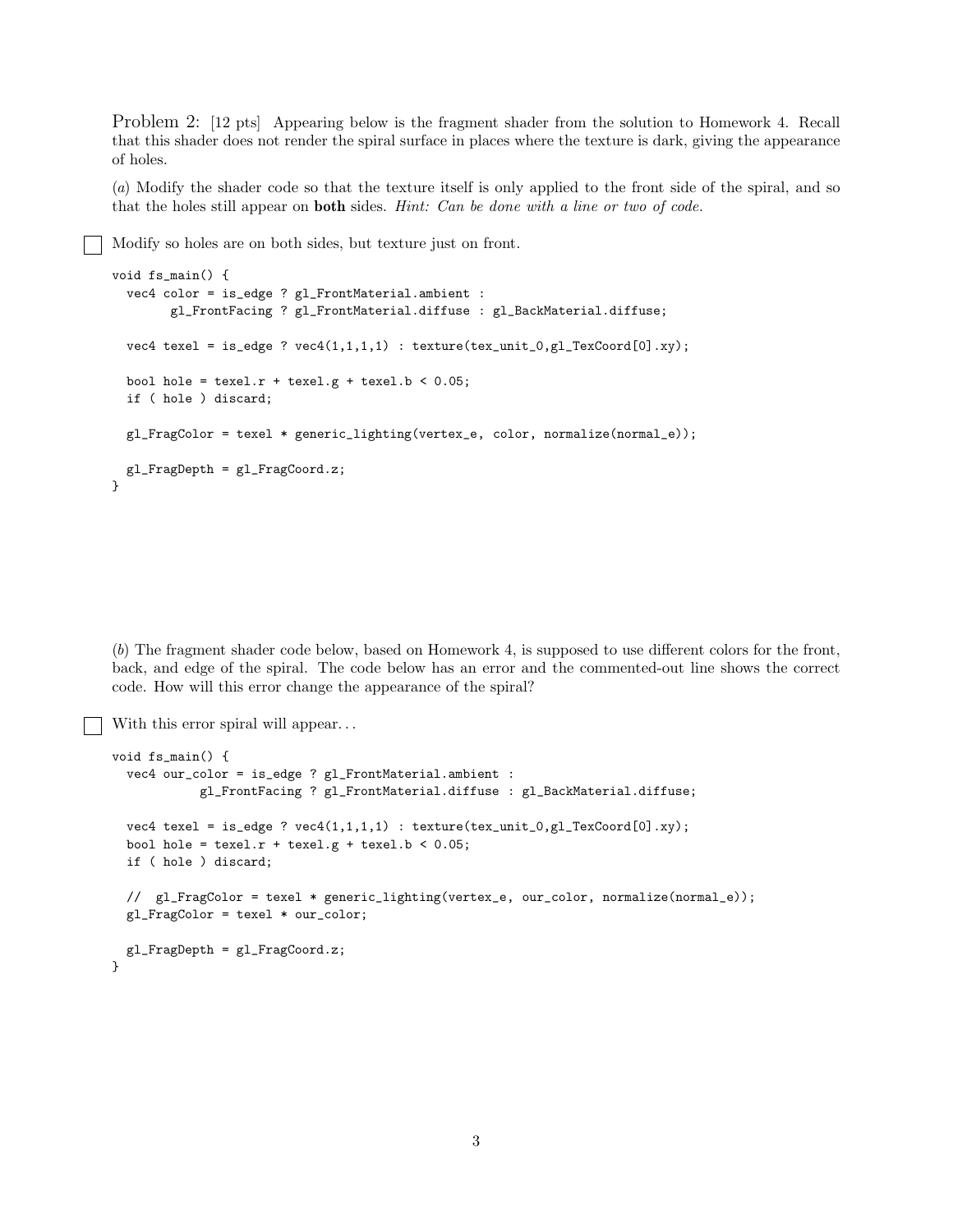Problem 3: [24 pts] Answer each question below.

(a) An object at point  $P_1$  is moving at velocity  $v_1$  just before collision with a wall with normal  $\hat{w}$ . The collision is completely elastic, meaning the object's speed (the magnitude of velocity) will not change. Write an expression for the velocity after the collision?

Expression showing velocity after collision:

(b) An object at  $P_1$  is connected to an object at  $P_2$  by an ideal spring having a relaxed distance of d and a spring constant  $h$ . Write an expression for the force on  $P_1$  due to this spring.

Expression giving force on  $P_1$  due to spring:

(c) Point  $P_1$  in 3D space has homogeneous coordinate  $(3, 4, 6, 0.5)$ . What is the corresponding Cartesian (ordinary every day) coordinate?

Cartesian coordinate is:

(d) Homogeneous coordinates make it possible to express certain transformations using matrix multiplication that would not be possible with ordinary Cartesian coordinates. Name one such transformation.

Transformation that's not possible using matrix multiplication with Cartesian coordinates: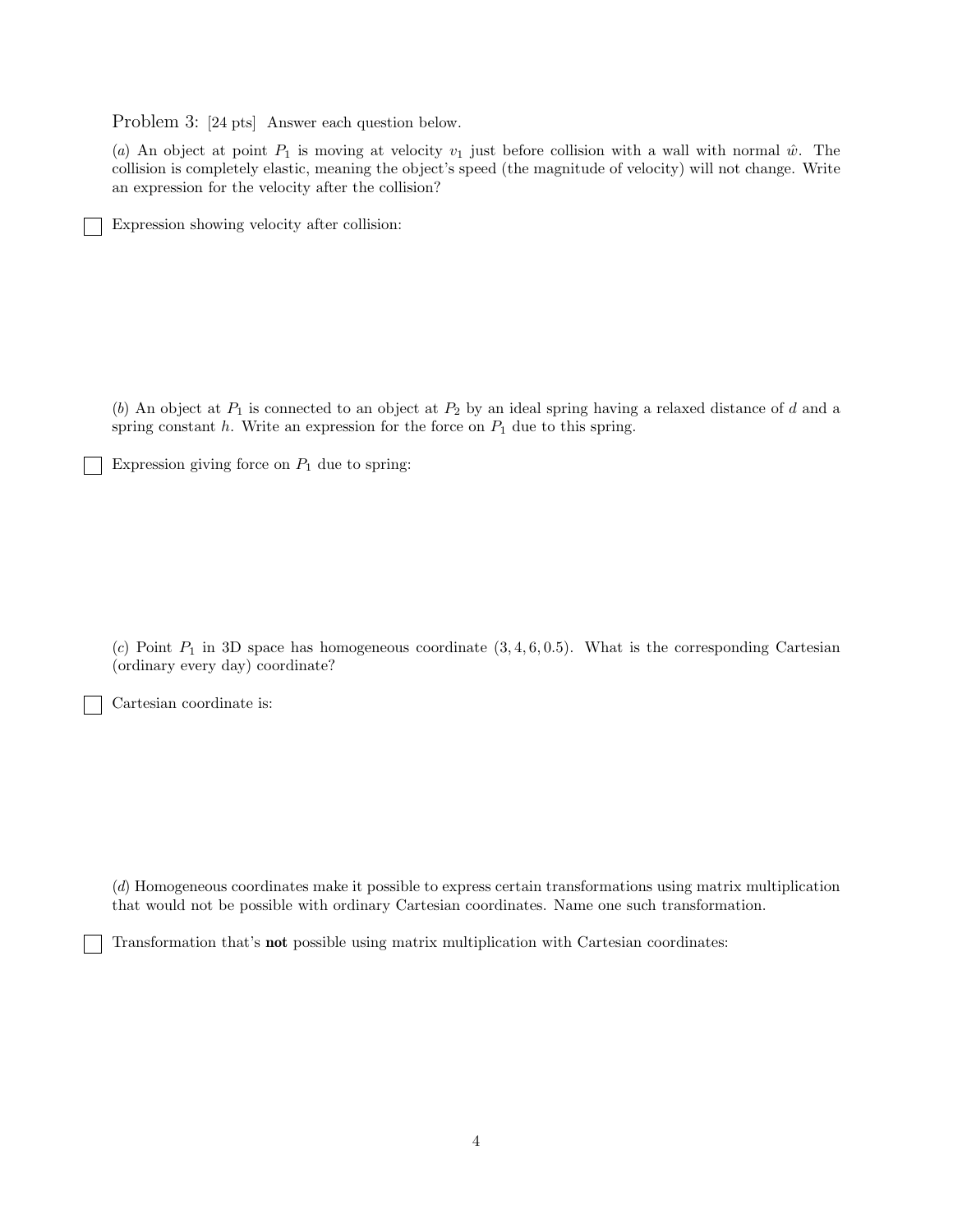Problem 4: [12 pts] Answer each question below.

(a) Our user's eye is at location  $(x, y, z)$  in our coordinate system. How do we provide this information to OpenGL (using the compatibility profile)? Be specific.

User's location given to OpenGL by . . .

 $\overline{\phantom{0}}$ 

 $\mathcal{L}$ 

(b) The series of transformations performed by OpenGL (and shaders) maps 3D coordinates in our coordinate space to window space which are the 2D window coordinates corresponding to pixel locations. This transformation preserves coordinates' z component. Why is the z component needed, and how is it used?

The  $z$  component is used for  $\dots$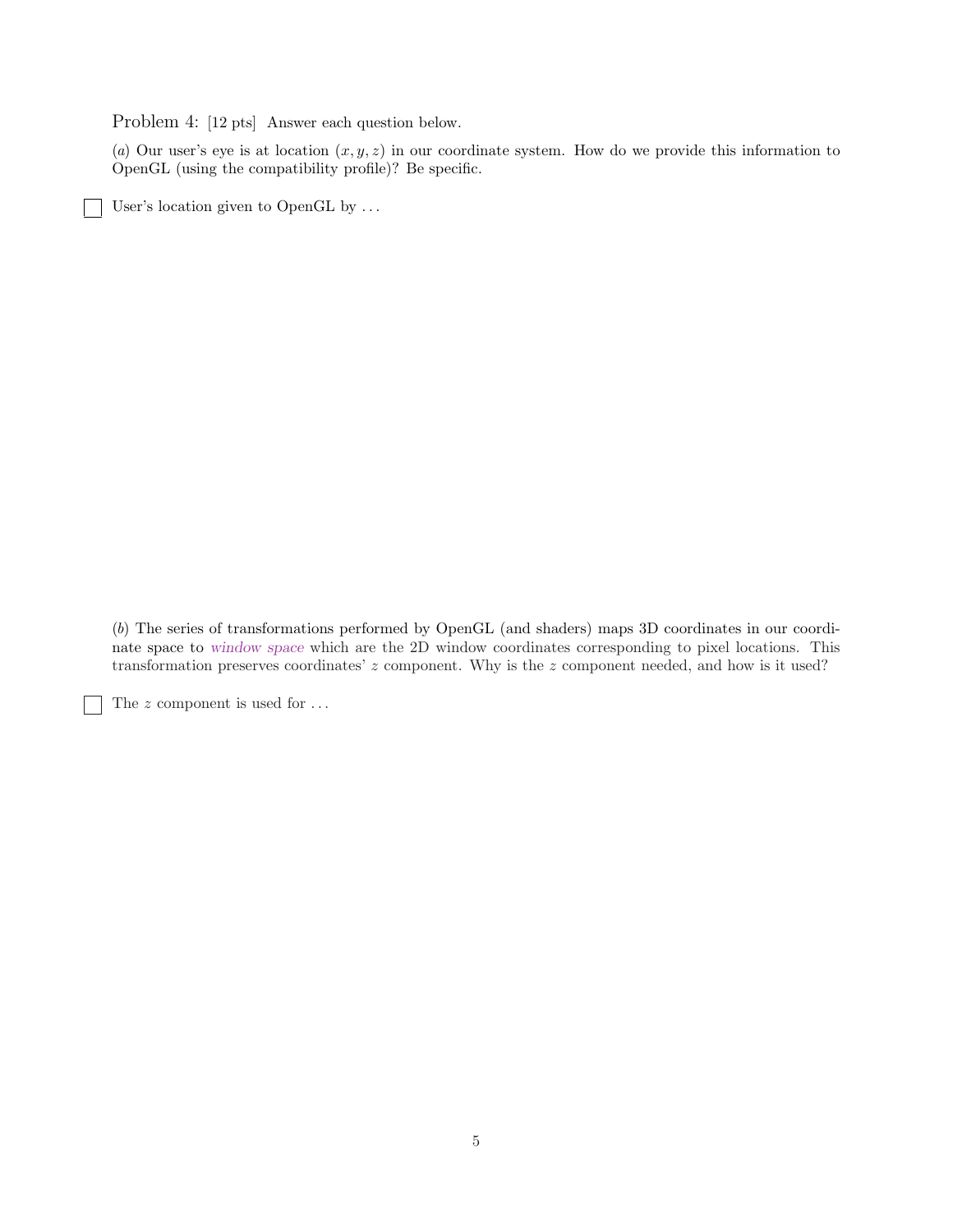Problem 5: [14 pts] The diagram below shows a simplified form of the OpenGL rendering pipeline.



(a) The diagram shows 16 f's at the output of the rasterizer stage, but that's not necessarily the actual number.

What does the actual number of f's depend on?

How could one increase the number of f's without changing the input,  $(V_1V_2V_3)$ .

(b) The boxes with rounded corners are part of what's called the fixed functionality. What does that mean, and why are those stages part of it.

Fixed functionality means . . .

The Rasterizer and Frame Buffer Update are fixed functionality because . . .